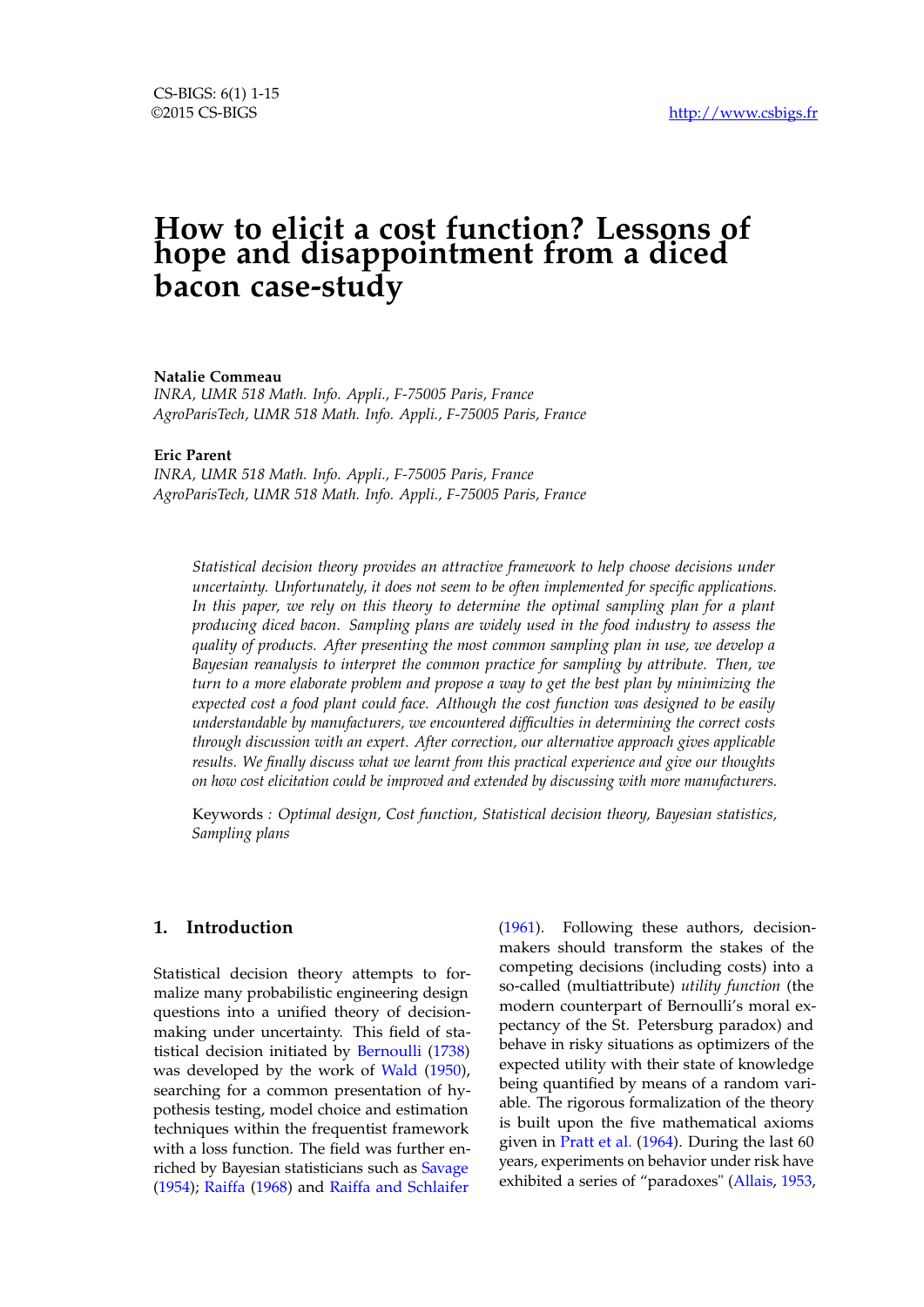[1979\)](#page-13-2), mostly linked to discrepancies between observable rationality of a decision maker under risky situations [\(Piattelli-Palmarini,](#page-14-5) [1995\)](#page-14-5) and the expected utility optimization principle [\(Machina,](#page-14-6) [1987\)](#page-14-6). New models of behavior under uncertainty have been developed [\(Machina,](#page-14-7) [1982;](#page-14-7) [Quiggin,](#page-14-8) [1964;](#page-14-8) [Tvesky and](#page-14-9) [Kahneman,](#page-14-9) [1992\)](#page-14-9), trying to propose and explore other settings of decision under risk [\(Mu](#page-14-10)[nier,](#page-14-10) [2008\)](#page-14-10). However, many reasons strongly advocate keeping the old rationale of expected utility [\(Lindley,](#page-14-11) [1991,](#page-14-11) [2006\)](#page-14-12), since:

- 1. It agrees with common actuarial practice, at least for private or public investments when the utility function is the mere addition of costs and benefits, eventually time discounted; (it makes sense for big companies to work with such a loss function as a practical first order simplification that neglects possible risk aversion for extreme stakes)
- 2. It guarantees an always positive value of information ( *i.e.*, on average, a better state of information can never worsen the decision in the sequential setting of statistical learning);
- 3. It works coherently within the Bayesian statistical framework [\(Berger,](#page-13-3) [1985\)](#page-13-3), which allows for a predictive probabilistic understanding of what the future holds in store [\(Jordaan,](#page-13-4) [2005;](#page-13-4) [Kadane,](#page-13-5) [2011;](#page-13-5) [Pasanisi et al.,](#page-14-13) [2012\)](#page-14-13).

However coherent and simple this statistical decision setting might seem, at least two difficulties occur when trying to go from theory to practice: (i) how does one get the prior distribution describing the current knowledge for the unknown of the problem and (ii) which loss function should one implement? In the applied statistical literature, one can find several papers about the way to encode human expertise into prior distributions [\(Chaloner,](#page-13-6) [1996;](#page-13-6) [Jaynes,](#page-13-7) [1968;](#page-13-7) [Kass and Wasserman,](#page-13-8) [1996;](#page-13-8) [Kadane et al.,](#page-13-9) [1998;](#page-13-9) [O'Hagan et al.,](#page-14-14) [2006;](#page-14-14) [Albert](#page-13-10) [et al.,](#page-13-10) [2012\)](#page-13-10) but there are fewer articles about how to quantify the consequences of competing decisions (see for instance [Krzysztofowicz](#page-14-15) [and Duckstein,](#page-14-15) [1980;](#page-14-15) [Farquhar,](#page-13-11) [1984;](#page-13-11) [Abdel](#page-13-12)[laoui et al.,](#page-13-12) [2005\)](#page-13-12). This paper focuses on the latter point and relates the authors' personal

experience of hope with a Bayesian reanalysis of the sampling plan by attribute but also some despair when turning to more elaborate designs and attempting to obtain a loss function. As a very simple but real case study, we study a diced bacon producing plant. Following the Bayesian guidelines, the cost function should reflect the consequences of the decisions based on the sampling plan under the range of possible sanitary conditions in the plant. The main issues about pathogens in such food and the current practice of sampling to monitor the production and to control the microbial conditions in the diced bacon process are explained in Section [2.](#page-1-0) In Section [3,](#page-3-0) we review the necessary ingredients for statistical decision theory with special emphasis on the construction of the decision rule, which offers a nice Bayesian reinterpretation of the classical sampling plan by attribute. In Section [4,](#page-7-0) we undertake the task of eliciting a cost function following this theory and illustrate the many difficulties encountered with the case study depicted in Section [2,](#page-1-0) however simple it may look at first sight. Section [5](#page-10-0) illustrates the tricks to which we had recourse as a remedy to the previous silly results obtained when going bluntly from theory to practice. We obtain more sensible results that are compared to the common ordinary industrial practice. Section [6](#page-11-0) contains some conclusions and a discussion on the perspectives opened by this work.

### <span id="page-1-0"></span>**2. Context**

## *2.1. Diced bacon process and the need for sampling plans*

Diced bacon is a typical French product. It is made of pork breast which is tumbled with brine containing salt and different organic acids, then steamed at about 50◦C, chilled at -15◦C and diced before being packed under a modified atmosphere. The average consumption of a French family reaches 3 kg of diced bacon per year (see Table 5 of [Legendre](#page-14-16) [\(2008\)](#page-14-16)) thus placing it in the category of common foods. It is usually consumed cooked but one study showed that 14 % of consumers eat diced bacon raw [\(AFSSA,](#page-13-13) [2009\)](#page-13-13); as a consequence, it can also be classified as a ready-to-eat product (RTE).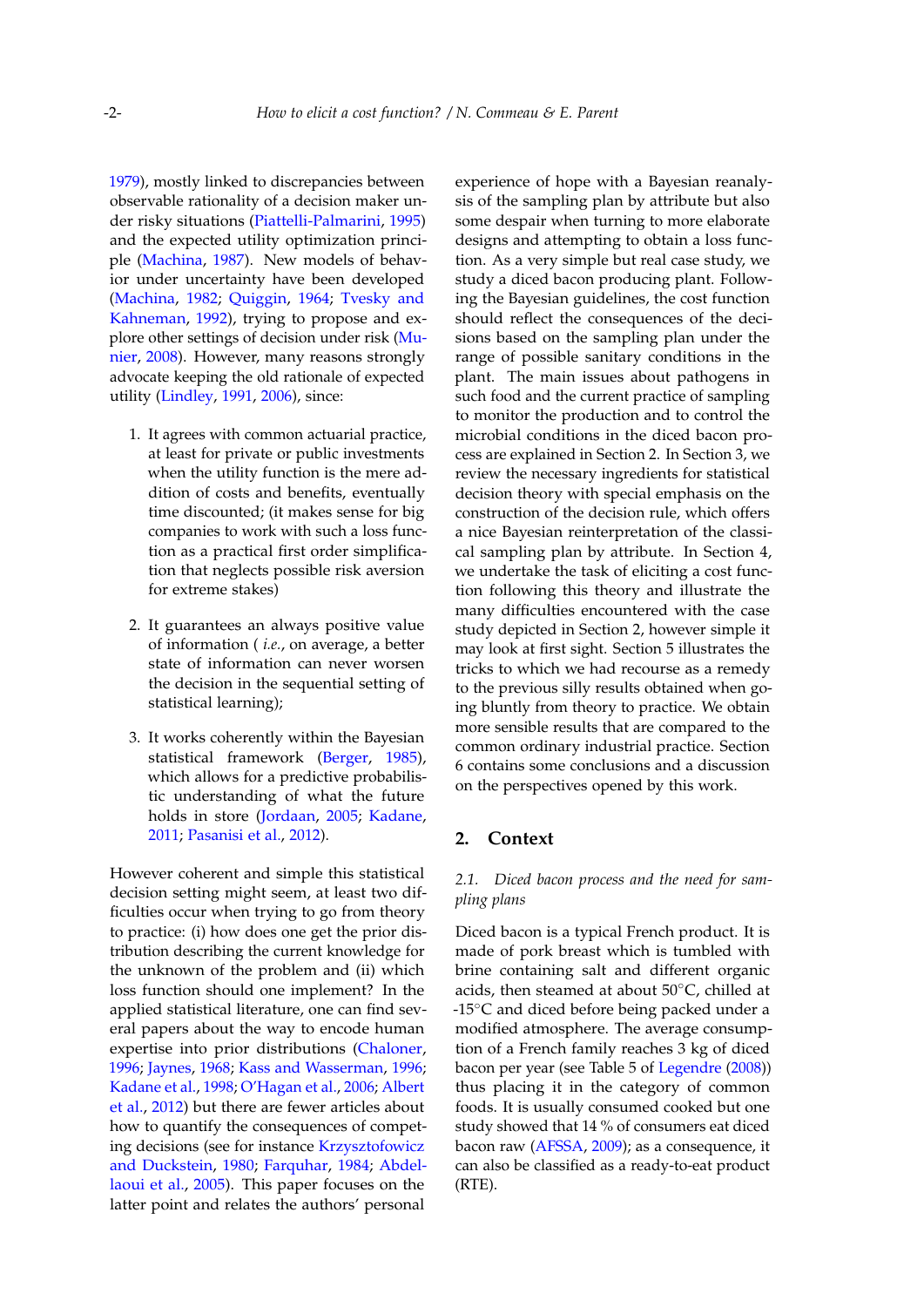*L. monocytogenes* is a foodborne pathogen commonly found in many food-processing and agricultural environments. It is frequent in raw foods and can also be present in RTE foods due to post-processing contamination. It is not unusual to find *L. monocytogenes* in diced bacon, and temperature and pH conditions allow this pathogen to grow. However, the growth does not seem to be fast [\(Cornu](#page-13-14) [et al.,](#page-13-14) [2011\)](#page-13-14). Consumption of *L. monocytogenes*contaminated food may cause listeriosis. The invasive form of this infection particularly affects pregnant women, the elderly, and people with diseases such as cancer, diabetes, AIDS, etc. According to the Center for Disease Control and Prevention (CDC), *L. monocytogenes* is the third pathogen contributing to domestically acquired foodborne illnesses resulting in death [\(CDC,](#page-13-15) [2011\)](#page-13-15). In France, the incidence is around 4.5 cases per million inhabitants and per year [\(InVS,](#page-13-16) [2010\)](#page-13-16). For the food industry, the costs due to *L. monocytogenes* are mainly due to batch recalls [\(Jemmi and Stephan,](#page-13-17) [2006\)](#page-13-17). A recall is an action in which the food business operator (FBO) asks the consumers to return the products, resulting in costs from the circulation of news and alarm calls, transport and destruction of the batch.

### *2.2. Sampling plans in food microbiology*

Sampling plans consist of taking a sample composed of *n* sample units randomly drawn from a population of food items, usually at the end of the process. These units are analyzed and a decision is taken depending on the results. The food population must be homogeneous so that the results on the analyzed sample units give reliable information about the population from which they are taken. The food population is called a *batch*. Homogeneity of batches as defined by the FBO does not always occur in practice, when considering the microbial distributions of the various pieces of production [\(ICMSF,](#page-13-18) [2002\)](#page-13-18). Yet in what follows, we make the assumption of a good match between microbial batches and production batches as a simplifying hypothesis.

A very widespread sampling plan is the twoclass attribute sampling plan. In this kind of plan, the result given by the analysis is binary: the unit does or does not have a certain property (here, the unit may or may not be contaminated with *L. monocytogenes*). The number of positive sample units *y* is counted. The twoclass acceptance sampling plan is governed by two numbers:

- *n*, the number of sample units taken for analysis and
- *c* the maximum allowable number of sample units with positive results for the batch to be accepted (*i.e.* the batch is accepted if  $y \neq c$ ).

Of course, it is always possible to reject a good batch and to accept a poor one. To avoid such risks of misclassification, the FBO should analyze every unit of the whole batch, which does not make sense because the analyzed units are destroyed during the analysis. Would one know the prevalence, i.-e. some *true* level *θ* for the probability of contamination for a sampled unit, one could evaluate the probability of acceptance  $P_{\theta}(Y \leq c)$  of the decision rule. Fig-ure [1](#page-3-1) shows the curve  $(θ, P_θ(Y ≤ c))$  known as the operating curve. Indeed, two well-chosen points  $(\theta_0, \alpha = P_{\theta_0}(Y \leq c))$  and  $(\theta_1, 1 - \beta =$  $P_{\theta_1}(Y \leq c)$  are enough to uniquely define the operating curve. The four quantities  $θ_0$ ,  $α$ ,  $θ_1$ ,  $β$ are to be interpreted as:

- *α* is the producer's risk, also known as type I error: the chance of rejecting a good lot that contains defectives equal or less than a threshold *c* corresponding to some acceptable quality level θ<sub>0</sub>, named AQL in quality managers' jargon.
- The type II error or customer's risk *β* is the chance of accepting a bad lot that contains more defectives than the largest proportion of defectives *θ*1, the rejecting quality level (RQL) that a consumer is willing to accept.

In theory,  $θ_0$ ,  $α$ ,  $θ_1$ ,  $β$  should be product- and manufacture-specific. In practice, they also derive from the quest of a compromise between a small value of *n* (*i.e.*, small sampling costs) with high risks of errors and a large value of *n* but a low risk of errors.

The sampling plan of the diced bacon plant under study should monitor the production so as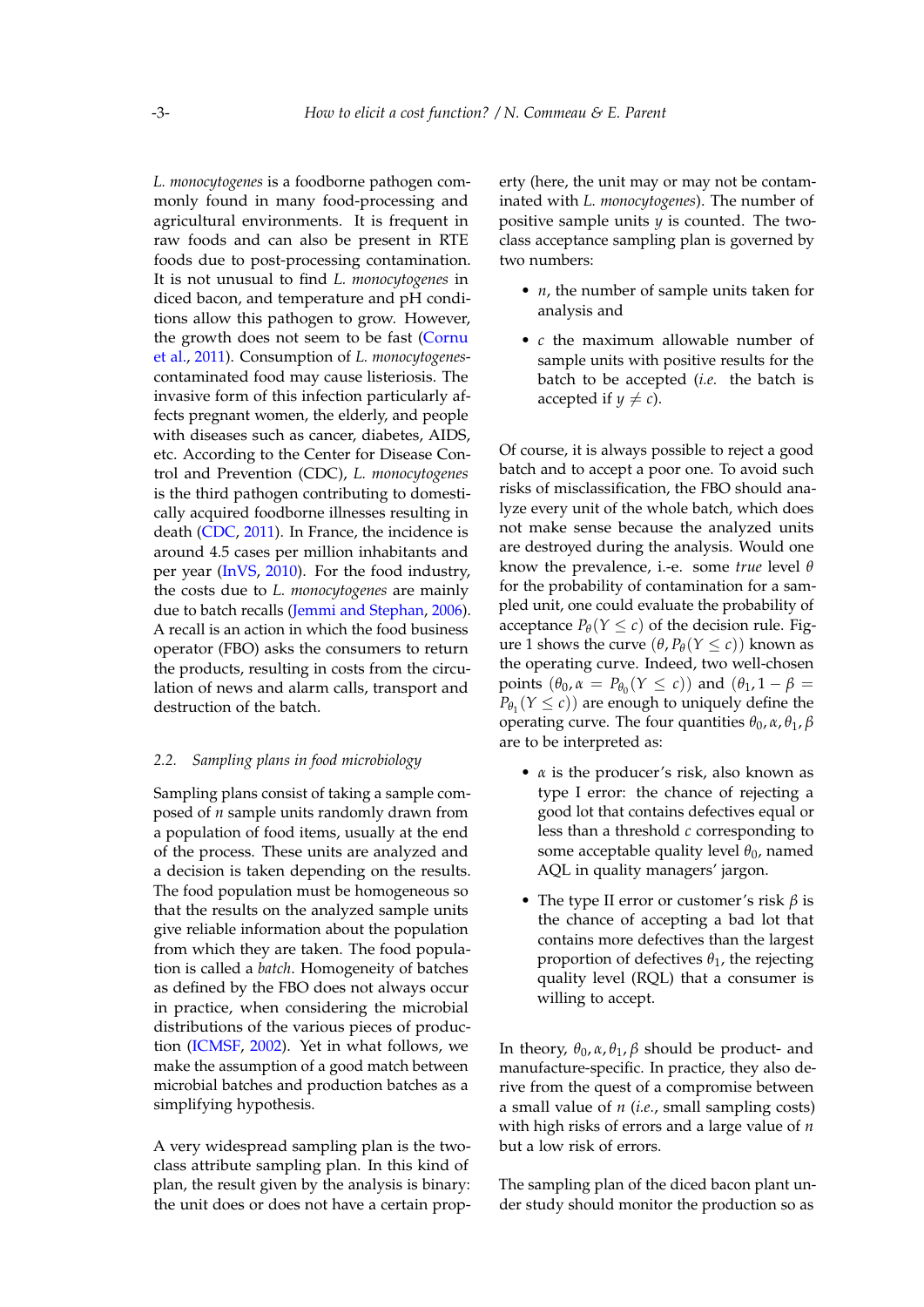to make sure that the product is correct for sale. The diced bacon is sold to a client (here, the retailer), which in turn resells it to consumers. In this research, the standard two-class attribute sampling plan cannot be applied because of the delay between bacteriological controls and production releases. The FBO takes samples several times a month but he could hardly reject a month's production, all the more so as the products are already in the supermarket or in the consumers' stomachs. The FBO analyzes sampled units but does not know how many units per sample to take. In this article, we rely on statistical decision theory to find the most appropriate value for *n*.

<span id="page-3-1"></span>

**Figure 1:** A two-class attribute sampling plan is defined by *n*, the sample size and *c*, the maximum allowable number of defective units. Equivalently, the errors of type I and II (resp *α* and *β*) corresponding to the Acceptable Quality Level  $θ_0$  and the Rejecting Quality Limit  $θ_1$ provide two points that suffice to plot the probability of accepting the lot for any two-class attribute sampling plan. Such an operating curve is to be compared with the steep one-zero function corresponding to the ideal filter (bottom panel).

We further define a batch as the period of production (e.g. a month) during which a sample of *n* units is taken and analyzed. Once this production period is over and the bacteriological controls known, the plant manager takes a decision with respect to the plant working conditions, and the client may renegotiate his contract with the FBO. We take the point of view of the FBO and make some additional simplification to depict the retailer's behavior.

### <span id="page-3-0"></span>**3. Statistical decision theory**

Decision theory under uncertainty [\(Jordaan,](#page-13-4) [2005\)](#page-13-4) is a branch of Bayesian statistics [\(Berger,](#page-13-3) [1985;](#page-13-3) [Kadane,](#page-13-5) [2011\)](#page-13-5) dealing with decisionmaking (here, choosing a sampling plan) un-

der imperfect knowledge and partial information. In this section we give the general setting and some illustration from the two-class sampling plan by attribute.

### *3.1. General framework with illustration*

Statistical decision theory requires the following ingredients [\(Ulmo and Bernier,](#page-14-17) [1973\)](#page-14-17):

• The definition of the set Θ of all unknown states of Nature. Here, Θ stands for the set of all possible values *θ* for the "true" microbial level, for instance a prevalence value or some contamination concentration, which will remain unknown throughout the batch production. It is assumed that some prior knowledge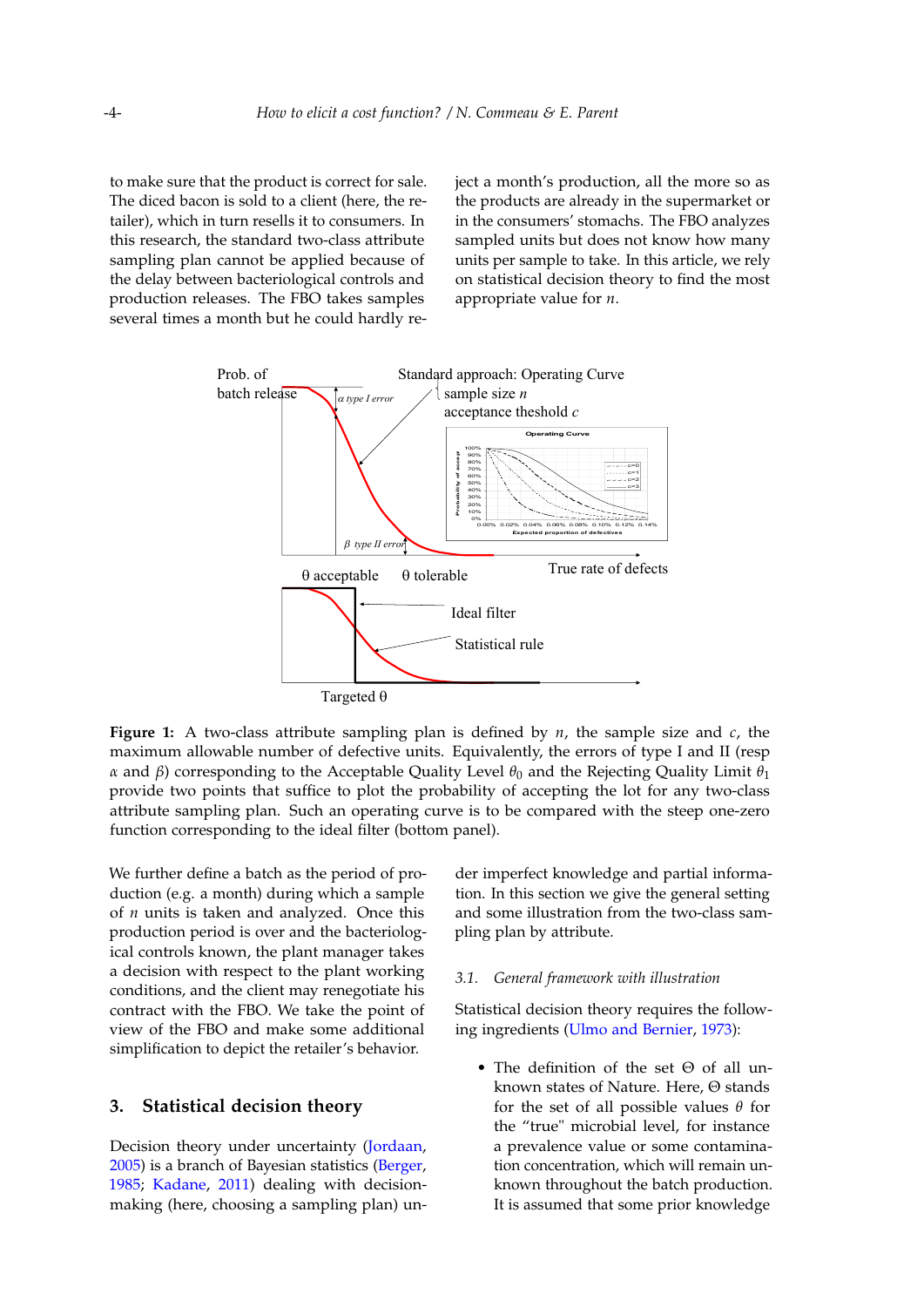is available about the unknown *θ* under the form of a probabilistic bet, encoded by the probability distribution function [*θ*]. Following [Gelfand and Smith](#page-13-19) [\(1990\)](#page-13-19), we use the bracket notation for pdfs in what follows. In practice, the prior pdf [*θ*] may be obtained through an expert's interview as in [O'Hagan et al.](#page-14-14) [\(2006\)](#page-14-14) or from some historical records of estimations of *θ* in similar working conditions as in [Berger](#page-13-3) [\(1985\)](#page-13-3). In the acceptance sampling plan by attribute, *θ* is defined as the proportion of defective items in the lot. A similar definition is taken in the diced bacon case study (*i.e.*, the prevalence). Because the support of *θ* is the unit interval, it is most convenient to opt for a beta distribution with tuning coefficients *a* and *b* to be understood as some virtual number of a priori successes and failures:

<span id="page-4-0"></span>
$$
[\theta|a,b] = \theta^{a-1}(1-\theta)^{b-1}\frac{\Gamma(a+b)}{\Gamma(a)\Gamma(b)}.
$$
 (1)

- In a sequential setting, potential actions are composed of two pieces under the form  $(e, d)$  with  $e \in \mathcal{E}$  being the experimental device to be first selected before decision  $d \in \mathcal{D}$  is chosen at some terminal stage. Such terminal decision can be often taken in the light of new information, *i.e*, collected after the experimental condition *e* has been set. For instance in the case of the two-class sampling plan by attribute, the experimental condition *e* can be specified as "a sample of size *n* is drawn at random without replacement from the batch", while the second component *d* takes either the value 1 for "recall" or 0 for "let go".
- The definition of the set  $\mathcal{Y}_e$  of observable events under experimental conditions *e*. A likelihood function of *θ* is available under the pdf  $[y|\theta, e]$  for the event  $Y = y$ . In our case, a typical event will be the observation *y* of a random sample *Y* from a batch with contamination *θ* under experiment *e* (referring to the sample size *n*). In the two-class attribute sampling plan, one typically assumes that *y*, the observed number of defects, is sampled from a sufficiently large production of items so that a binomial distribution of

<span id="page-4-2"></span>order *n* and probability *θ* can be taken for  $[y|\theta, n]$ :

$$
[y|\theta,n] = \theta^y(1-\theta)^{n-y} \frac{\Gamma(n+1)}{\Gamma(y+1)\Gamma(n-y+1)}.
$$
\n(2)

• The definition of an evaluation criterion, depending on both the decision made (*i.e.* the chosen design plan) and the (unknown) state of nature. This criterion is called *loss function*, noted *L*, defined on  $\mathcal{E} \times \mathcal{D} \times \Theta \times \mathcal{Y}$  and taking values in **R**. Heuristically, this loss function evaluates the consequence of picking the composite decision (*e*, *d*) while the state of nature is *θ* and while data *y* is recorded. For instance in the acceptance sampling by attribute, a simple and prototypal loss function would be independent of the observed results *y* under the form:

<span id="page-4-1"></span>
$$
L(n, d, \theta, y) = k \times n + C\theta \times (1 - d) + d
$$
\n(3)

with *k* the cost of controlling one item,  $C \times \theta$  the cost of releasing  $(d = 0)$ a fraction *θ* of the lot with defective items, while expressing all costs relatively to the value of the wasted production when  $d = 1$  (i.e., the loss that corresponds to not delivering the goods is 1). More generally, assuming sufficient regularity conditions so that the function  $(e, d) \mapsto L(e, d, \theta, \gamma)$  exhibits a single minimum  $(e^*(\theta, y, d), d^*(\theta, y))$  for all  $(\theta, y) \in \Theta \times \mathcal{Y}$ , it is often easier to work with the opportunity loss:

$$
L(e,d,\theta,y)-L(e^*(\theta,y,d^*),d^*(\theta,y),\theta,y).
$$

In more interpretable words, the opportunity loss function evaluates the cost of knowing neither *θ* nor *y* when deciding to enforce the composite action (*e*, *d*).

The optimal choice according to Bayesian decision theory is the composite action  $(\tilde{e}, \tilde{d})$  minimizing the expected loss (or expected opportunity loss):

$$
(\widehat{e,d}) = \arg\min_{(e,d)} \int_{y} \int_{\theta} L(e,d,\theta,y) [y|\theta,e][\theta] dy d\theta.
$$

The decision tree [\(Raiffa,](#page-14-2) [1968\)](#page-14-2) of Figure [2](#page-6-0) better puts forward the sequential nature of the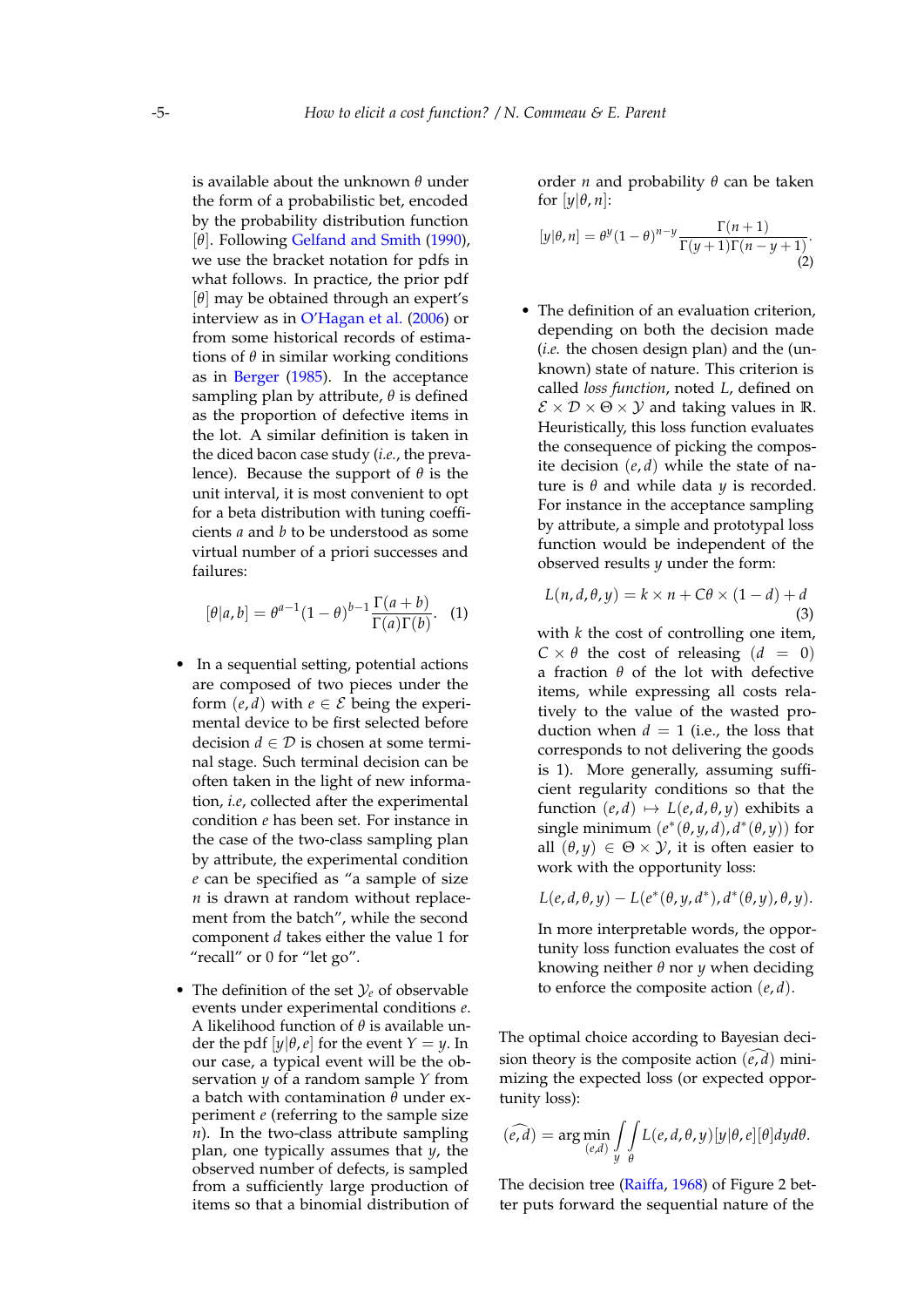previous mathematical setting: decision *d* is to be taken once information *y* has been observed. The role of the statistician might thus be understood as:

- 1. Consider an experimental design *e*, (for instance in the acceptance sampling plan, take a given sample size *n*)
- 2. Given such experiment *e*, evaluate the decision rule  $\hat{\delta}_e$  which makes the best map between the random output *Y* that will occur as an observation of experiment *e* and the decision to be taken *d*. When the sets  $D$  and  $\Theta$  are identical, such a correspondance is known as an *estimator*.

$$
\widehat{\delta_e} = \arg\min_{\delta} W(e, \delta)
$$

$$
W(e, \delta) = \iint_{y} L(e, \delta(y), \theta, y) [y | \theta, e] [\theta] dy d\theta
$$

3. Find (upon eventual requirement) the *optimal* design  $\hat{e}$  as a solution minimizing the Bayes risk  $W(e, \widehat{\delta}_e)$ . For the acceptance sampling plan, one finds:

<span id="page-5-1"></span>
$$
W(n,\hat{\delta}_n) = \sum_{y=0}^n Min(1, C \frac{a+y}{n+a+b})[y]
$$

$$
\hat{n} = \arg\min_n \{k \times n + W(n, \hat{\delta}_n)\}.
$$

$$
(4)
$$

Note that, since  $[y|\theta, e] \times [\theta] = [\theta|y, e] \times [y|e]$ , once the experimental setting *e* is picked, the construction of the optimal decision rule  $\delta_e$ for the Bayesian risk  $W(e, \delta)$  is a simpler onestep problem. Given observation *y*, one simply seeks the minimum of Bayesian posterior ex $p$ ected loss. As a consequence*,*  $\delta_e$  is such that:

$$
y \mapsto \hat{\delta}_e(y) = \hat{d} = \arg\min_{d} \int_{\theta} L(e, d, \theta, y) [\theta | y, e] d\theta.
$$

<span id="page-5-2"></span>Coming back to the acceptance sampling plan example, conjugate properties of the beta prior with respect to the binomial likelihood yields a beta posterior and a Polya predictive:

$$
[\theta|y,n,a,b] = \theta^{y+a-1}(1-\theta)^{n-y+b-1} \frac{\Gamma(n+a+b)}{\Gamma(a+y)\Gamma(n-y+b)}
$$

$$
[y] = \frac{\Gamma(n+1)\Gamma(a+b)\Gamma(a+y)\Gamma(b+n-y)}{\Gamma(y+1)\Gamma(n-y+1)\Gamma(a)\Gamma(b)\Gamma(a+b+n)}.
$$
(5)

Consequently,  $\widehat{\delta_n}$  will in this case be such that:

$$
\hat{\delta}_n(y) = \underset{d}{\arg\min} \int_{\theta=0}^1 (C\theta \times (1-d) + (d)) [\theta | y, n, a, b] d\theta
$$

$$
\hat{\delta}_n(y) = \underset{d}{\arg\min} \left\{ (1-d) \times C \times \mathbb{E}_y(\theta) + d \right\}
$$

$$
\hat{\delta}_n(y) = \frac{1 \text{ if } y > c}{0 \text{ if } y \le c}
$$

with, because  $\mathbb{E}_y(\theta) = \frac{a+y}{a+b+n}$ ,

<span id="page-5-0"></span>
$$
c = \lfloor \frac{n+a+b}{C} - a \rfloor. \tag{6}
$$

Equation [\(6\)](#page-5-0) offers a coherent interpretation: the control threshold *c* decreases with coefficient *a* (a small *a* corresponds to a low prior level of prevalence). The severity is also reinforced for higher values of *C* i.e., when important consequences stem from uncontrolled release of defective items.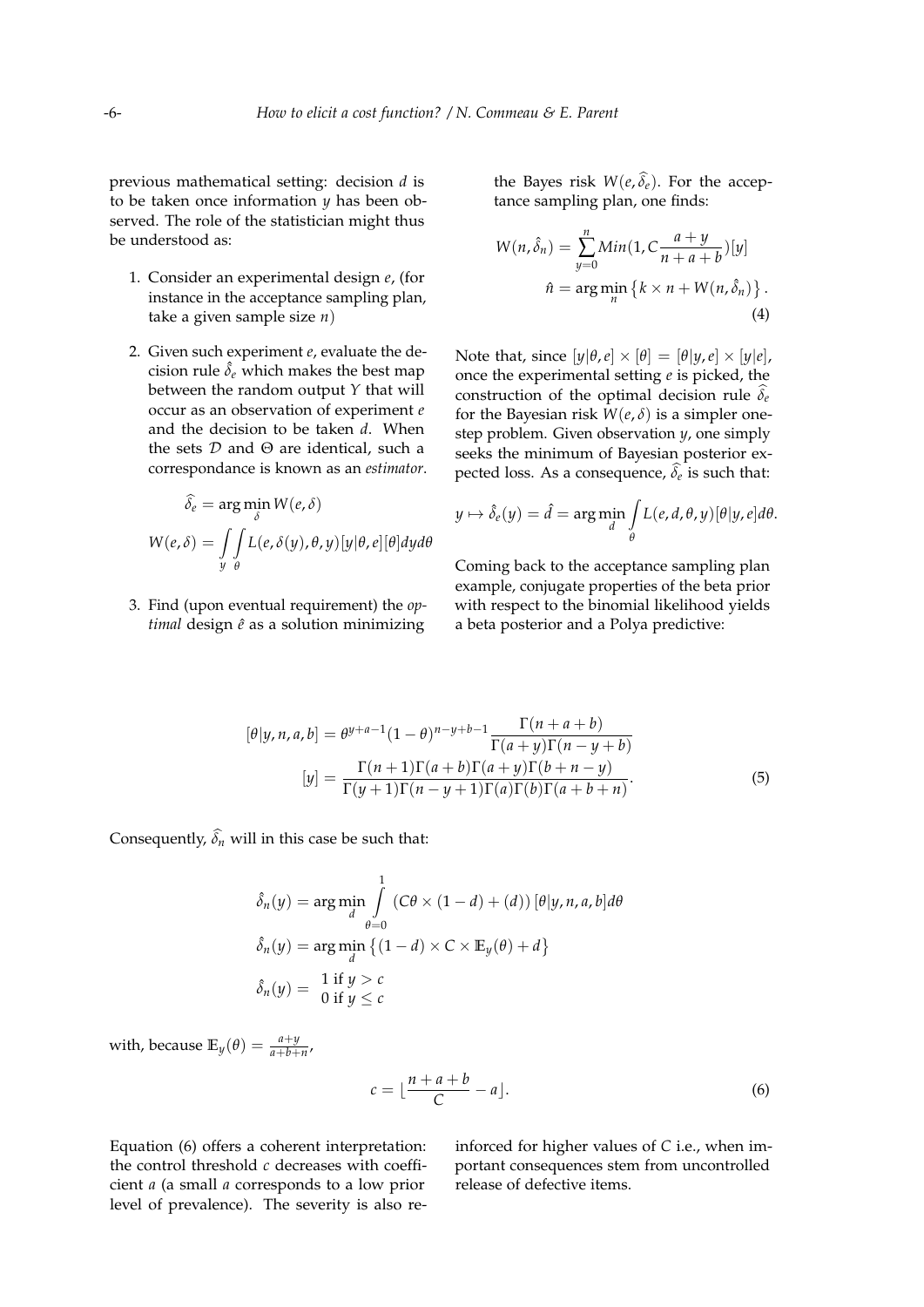<span id="page-6-0"></span>

**Figure 2:** Decision tree for the sequential setting of the optimization program: the stochastic nodes are indicated by circles while deterministic nodes are squares.

<span id="page-6-1"></span>

**Figure 3:** Relying on a beta distribution (with *a* = 2.15 and *b* = 38.18) to interpret AQL and RQL. With such values, Assumptions 2 and 3 are fulfilled.

*3.2. A Bayesian reanalysis of the two-class sampling plan*

FBOs may have conceptual difficulties interpreting type I and II errors so as to set these errors to meaningful values: indeed, they must imagine conceptual repetitions of situations when prevalence *θ* is known to be either the AQL  $\theta_0$  or the RQL  $\theta_1$ , whereas in operational situations only the data *y* are given. Therefore in the spirit of p-values, *ad hoc* values such as 1, 5 or 10% are often recommended with no deep understanding of the role of such errors. Consider for instance the sampling plan  $\theta_0 = 0.03$ for  $\alpha = 5\%$  and  $\theta_1 = 0.1$  for  $\beta = 10\%$ , which

corresponds to a standard scheme of inspection by attribute with  $n = 90$  and  $c = 5$ . A Bayesian reanalysis may help to interpret such a plan. We need five assumptions.

- 1. As in Figure [3,](#page-6-1) a beta distribution with coefficients *a* and *b* to be tuned as in Equation [\(1\)](#page-4-0) is used to encode a prior probabilistic judgement on the level of prevalence *θ*.
- 2. The AQL  $\theta_0$  is interpreted as the mode of this distribution, i.e., the best guess of prevalence in a routine operation.  $\theta_0 =$  $\frac{a-1}{a+b-2}$ .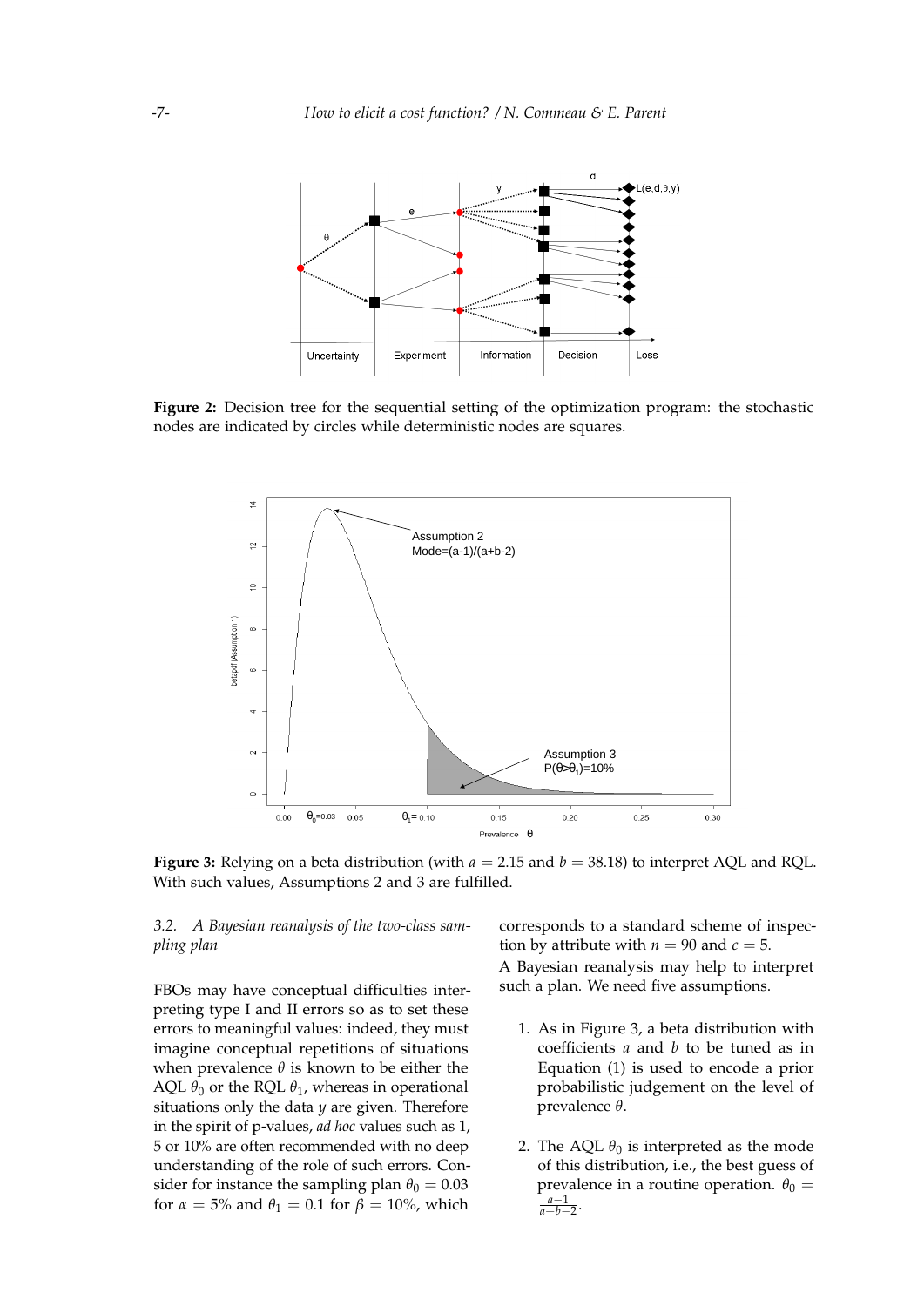- 3. The RQL  $\theta_1$  could be, in light of misinterpretations of (frequentist) confidence intervals pointed out by [Lecoutre](#page-14-18) [\(2006\)](#page-14-18), the 90% quantile of this distribution of (Bayesian) credible values.  $a = 2.15$  and  $b = 38.18$  met this requirement and the previous one. One can easily check that the mode of a *beta*(2.15, 38.18) distribution is  $\theta_0 = 0.03$  and that such a distribution exceeds the value  $\theta_1 = 0.1$  with 10% of its mass.
- 4. Adopting the loss function given by Equation [\(3\)](#page-4-1) and the binomial likelihood, the sampling threshold derived from a Bayesian decision analysis is given by Equation [\(6\)](#page-5-0). Because of the rounding to the nearest larger integer, this equation is verified with  $C = 17$ , to be taken as the cost linked to unstopped defective items (indeed, with  $n = 90$ ,  $c = 5$ ,  $a = 2.15$ and  $b = 38.18$ , any value of C between 16 and 18 would still be appropriate).
- 5. The analysis is further developed to find which sampling cost  $k$  would match  $n =$ 90 as an optimal solution for Equation [\(4\)](#page-5-1). Figure [4](#page-7-1) illustrates that  $k = 1/3000$  provides a rounded quasi-optimum solution.

<span id="page-7-1"></span>

**Figure 4:** Trials and errors when searching for the sampling cost *k* that minimizes  $k \times$  $n + W(n, \hat{\delta}_n)$ , where  $n = 90$ , and  $W(90, \hat{\delta}_{90}) =$  $\sum_{y=0}^{90}$  min(1, 17 $\frac{2.15+y}{90+2.15+38.18}[y]$ ).

### *3.3. Going one step further*

The previous reanalysis provides an appealing interpretation of the two class sampling plan. To sum it up, a decision-maker behaving according to statistical decision theory would opt for  $n = 90$  and  $c = 5$  if:

- his prior knowledge about the prevalence  $\theta$  can be expressed by the probabilistic judgement with betting odds shown by Figure [3,](#page-6-1)
- when unduly released, defective items induced losses up to 17 times their own values,
- the amount of effort necessary to inspect 3000 items would hamper the entire benefits of the whole production.

Most managers met by the authors found the previous decisional interpretation of the twoclass sampling plan by attribute at least interesting, at best exciting. Despite their long practice of ISO and ANSI standards and their knowledge of Codex Alimentarius recommendations, many are more inclined to set their own specific values to *a*, *b*, *C* and *k* rather than answer questions about  $θ_0$ ,  $θ_1$ ,  $α$  and  $β$  for implementation of sampling rules [\(ICMSF,](#page-13-20) [1974,](#page-13-20) [2002\)](#page-13-18). Is such a hope in statistical decision theory justified for practical purposes? As depicted in what follows, turning to a slightly more sophisticated three-class sampling plan, we went from hope to disappointment.

# <span id="page-7-0"></span>**4. How to build an appropriate loss function?**

### *4.1. First attempt*

Often, standard loss functions are chosen, for example when there is no information available to build a dedicated function. At the top rank of the *ad hoc* loss functions [\(Berger,](#page-13-3) [1985\)](#page-13-3), one finds the unavoidable squared-error loss and the 0-1 loss. In this work, we choose to build an appropriate loss function through elicitation. We do it in order to measure, on a monetary scale, the costs that a plant has to bear. According to statistical decision theory, one needs to find the values of *L* for every couple (state of Nature, decision). Let us first define the set of possible decisions and the set of the states of Nature. Because the result of the analysis the FBO carries out on his product is binary, the state of Nature of a batch can be taken to be the prevalence *θ*. We turned to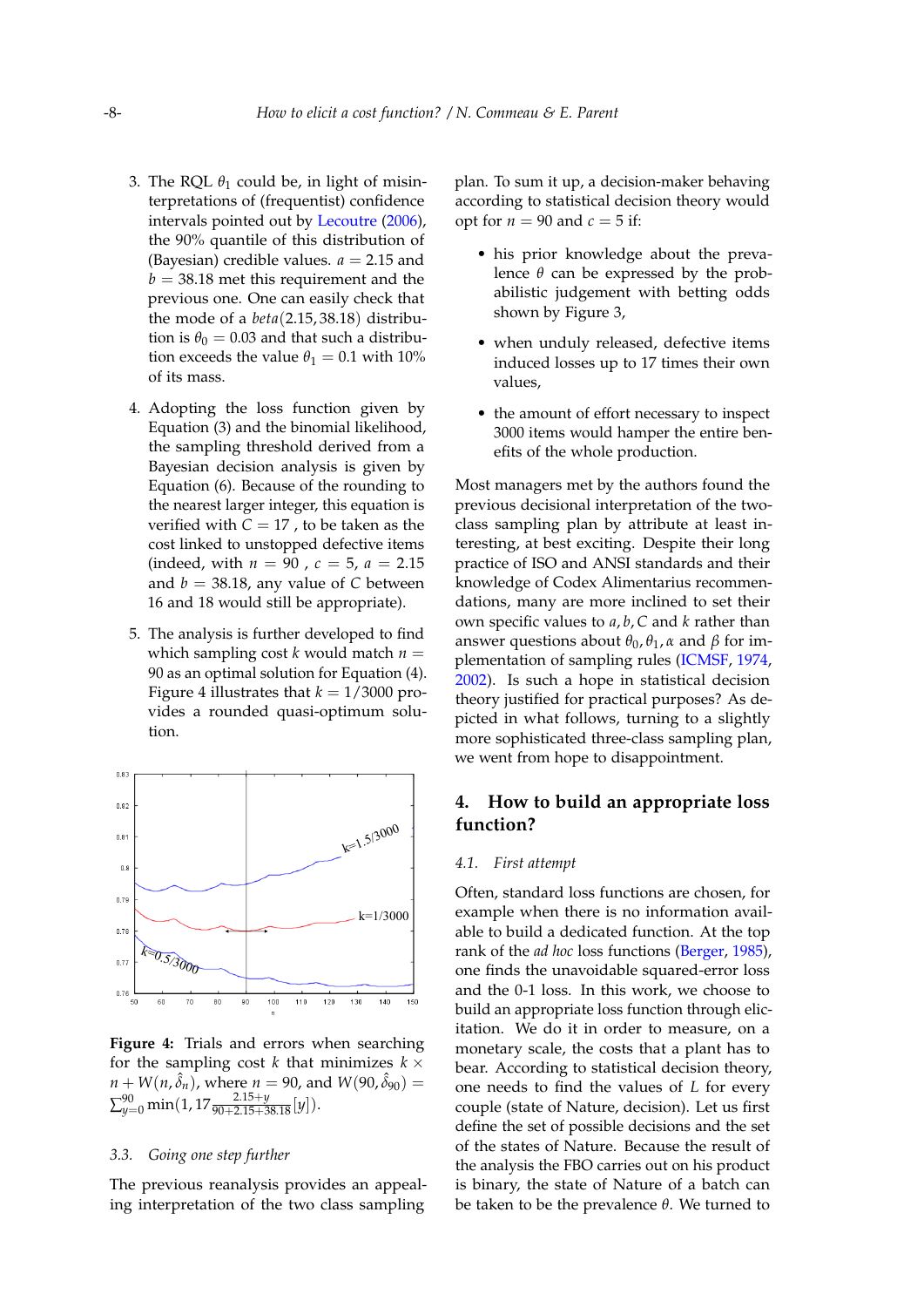an expert to define the set of decisions. This expert works in the field of the pork meat industry. We were not able to find any FBO willing to take time to answer our questions. However we kept working on with hope: even though the expert we had knew less about the decisions and the costs of a specific plant, he had nevertheless a broader view of what happens in the diced bacon industry in France than a FBO.

According to the expert, a good way to model all the possible decisions a plant can take is to define three different decisions:

- $d_0$ : contamination is under control, no correction needed;
- *d*<sub>1</sub>: contamination is a little too high, a slight correction is needed;
- *d*<sub>2</sub>: contamination is too high, a big correction is needed.

To make it simple, we divide the prevalence accordingly into three classes. The prevalence is considered:

- low if  $\theta \in \Theta_0 = [0; \theta_0]$ ;
- medium if  $\theta \in \Theta_1 = [\theta_0; \theta_1]$ ;
- high if  $\theta \in \Theta_2 = ]\theta_1; 1]$ ,

where  $\theta_0 \leq \theta_1$ ,  $\bigcup_{i=0}^2 \Theta_i = [0;1]$  and  $\bigcap_{i=0}^{2} \Theta_i = \emptyset$ . This can be understood as binning the beta distribution of Equation [\(1\)](#page-4-0) into a three-category ordinal variable. With the set of decisions and the set of states of Nature in hand, we can now determine losses of  $L(n, d, \theta)$ for all the nine cases (here, the experimental condition *e* is equal to the size *n* of the sampling plan). First, for all the cases, the FBO has to pay for microbiological analyses. One analysis costs  $K \in \mathcal{F}$ . This cost is not mentioned below in this section to simplify the presentation. The way we decided to model the costs a plant faces is represented in Table [1.](#page-8-0) Each decision has a cost: 0 for  $d_0$ ,  $C_1$  for  $d_1$  and  $C_2$  for  $d_2$ . We made the assumption that the client knows in which class the prevalence of the defaults in the production belongs. When the prevalence  $\theta$  is not in  $\Theta_0$  and if the FBO has taken decision  $d_0$ , then the client imposes a fine on the FBO : *pb* if  $\theta \in \Theta_1$  and *PB* if  $\theta \in \Theta_2$ (see Table [1\)](#page-8-0).

<span id="page-8-0"></span>**Table 1:** Values taken by the loss function *L* depending on the decision *d* taken by the plant and the prevalence  $\theta$  of the production period.

| Decisions<br>н        | $d_0$ | d <sub>1</sub> | d, |
|-----------------------|-------|----------------|----|
| $\theta \in \Theta_0$ | 0     | $C_1$          | Ċ۶ |
| $\theta \in \Theta_1$ | pb    |                |    |
| $\theta \in \Theta_2$ | ΡR    |                |    |

The expert is asked to define precisely the corrective actions and the fines and to give costs to all of them.

**Slight correction (cost**  $C_1$ ) The expert divides this correction into two sub-corrections:

- 1. a reinforced cleanup during a week;
- 2. an alert of the suppliers of pork breasts by carrying out analyses on 20 of their batches.

The sum of the costs is assessed at  $C_1$  =  $4,250 \in .$ 

**Large correction (cost**  $C_2$ ) As for the slight correction, the expert divides this correction into two sub-corrections:

- 1. the plant is closed for 24 h so the FBO loses a day's production;
- 2. the cleanup is more reinforced than for the slight correction because devices are taken apart and cleaned.

The total cost is assessed at  $C_2 = 14,000 \in$ .

**Fine if**  $\theta \in \Theta_1$  If the client detects that the prevalence of the production is medium and if the FBO has taken decision  $d_0$ , then the expert describes the fine as follows:

- 1. a penalty because specifications were not respected;
- 2. 10 additional analyses on the products of the FBO.

The total cost is assessed at  $pb = 4,200 \in$ .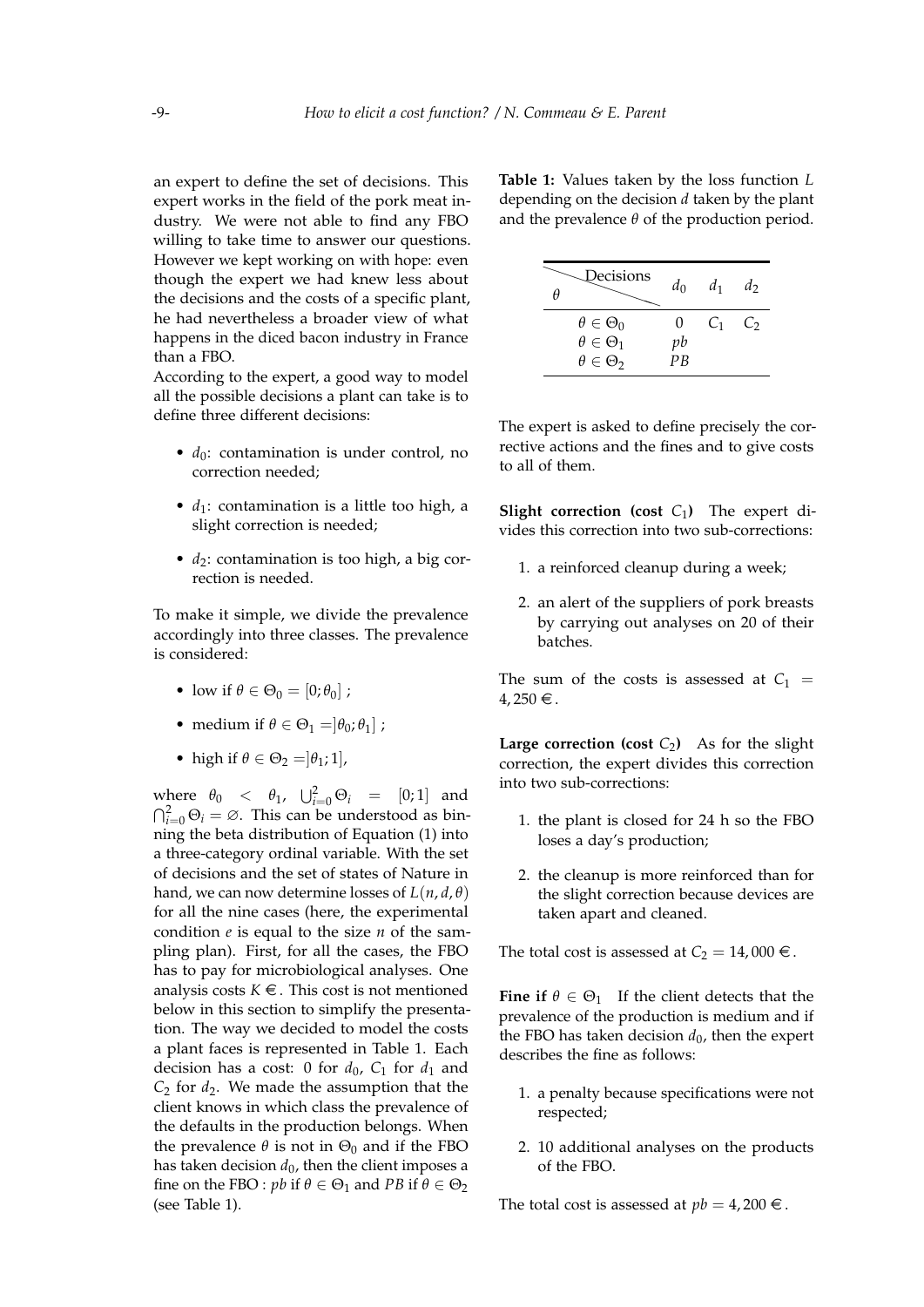**Fine if**  $\theta \in \Theta_2$  If the client detects that the prevalence of the production is high and if the FBO has taken decision  $d_0$ , then the expert describes the fine as follows:

- 1. a penalty because specifications were not respected;
- 2. a recall of the batch found positive by the client (for instance, a batch is the production of diced bacon done over a day);
- 3. additional analyses during a month for each batch (5 sample units per batch);
- 4. an audit.

The total cost is assessed at  $PB = 90,000 \in$ .

How did we fill the last four boxes of Table [1?](#page-8-0) The costs  $C_1$  and  $C_2$  remain the same whatever the prevalence of the production. On the contrary, the fines decrease when the FBO has taken corrections: the bigger the correction, the smaller the fine because we considered that, although the prevalence is not low, the FBO discovered the problem and took corrections. For instance, when the prevalence is medium and the decision taken by the FBO is  $d_1$ , the FBO has to pay the penalty but he only makes 5 additional analyses instead of 10 so the cost of the fine is  $4,100 \in$ . Finally, the costs are presented on Table [2.](#page-9-0) The cost of *n* microbiological analyses is added to all 9 cases since the FBO samples and analyzes the production over every period. The cost of one analysis is denoted *K* and was assessed at  $20 \in$  by the expert (to be added to the costs mentioned in Table [2\)](#page-9-0).

<span id="page-9-0"></span>**Table 2:** Values of the loss function *L* (without the cost af analysis).

| Decisions<br>θ        | $d_0$        | $d_1$  | $d_2$  |
|-----------------------|--------------|--------|--------|
| $\theta \in \Theta_0$ | $\mathbf{0}$ | 4,250  | 14,000 |
| $\theta \in \Theta_1$ | 4,200        | 8,350  | 18,000 |
| $\theta \in \Theta_2$ | 90,000       | 93,300 | 99,000 |

When looking at Table [2,](#page-9-0) we notice that the cheapest decision to take whatever the prevalence is decision  $d_0$  (*i.e.* do nothing). In this situation, there is no need for the FBO to sample as he does not have to choose between several decisions.

If the FBO knew the prevalence of his production (*i.e.* if he knew the value of *θ*), the optimal decision rule to take would be decision  $d_i$  when  $\theta \in \Theta_i$ ,  $i = 0, 1, 2$ , because when the prevalence is not low, the FBO wants to take corrective actions to lower the prevalence. With the costs assessed by the expert, the FBO has negative opportunity loss (Table [3\)](#page-9-1) that is to say that a sub-optimal decision is cheaper than the optimal one!

<span id="page-9-1"></span>**Table 3:** Values of the opportunity loss function (without the cost of analysis).

| Decisions<br>Η        | $d_0$    | $d_1$    | d      |
|-----------------------|----------|----------|--------|
| $\theta \in \Theta_0$ |          | 4,250    | 14,000 |
| $\theta \in \Theta_1$ | $-4,150$ | O        | 9,650  |
| $\theta \in \Theta_2$ | $-9,000$ | $-5,750$ |        |

In the assessment made by the expert, the decrease in the fines is smaller than the marginal increase in the decision costs. For example, when the FBO makes a slight correction instead of doing nothing, the cost increases from 0 to  $C_1 = 4,250 \in$ . If the prevalence is medium, the fine only decreases from 4,200 to  $4,100 \in$ .

We also explain this unsatisfactory result by the fact that it was difficult for the expert to assess the costs because he never thought this way. In addition, he may be reluctant to consider disastrous situations of contamination.

As we wanted to avoid cases where the sample size is not trivially determined, we looked for ways to constrain the opportunity loss to be positive.

### *4.2. A more sensible way to build a loss function*

Let us keep the first line and the first column of Table [2](#page-9-0) that correspond to situations easy to think of. We do not consider as reliable the four remaining left boxes. To maintain coherence, we decide the fine would be lowered by

- $1 \alpha$  % when the FBO has taken decision *d*<sup>1</sup> compared to decision *d*0;
- $1 \beta$  % when the FBO has taken decision *d*<sup>2</sup> compared to decision *d*0,

with marginal effects such that  $0 < \beta < \alpha$  (see Table [4\)](#page-10-1) in order to keep positive opportunity losses.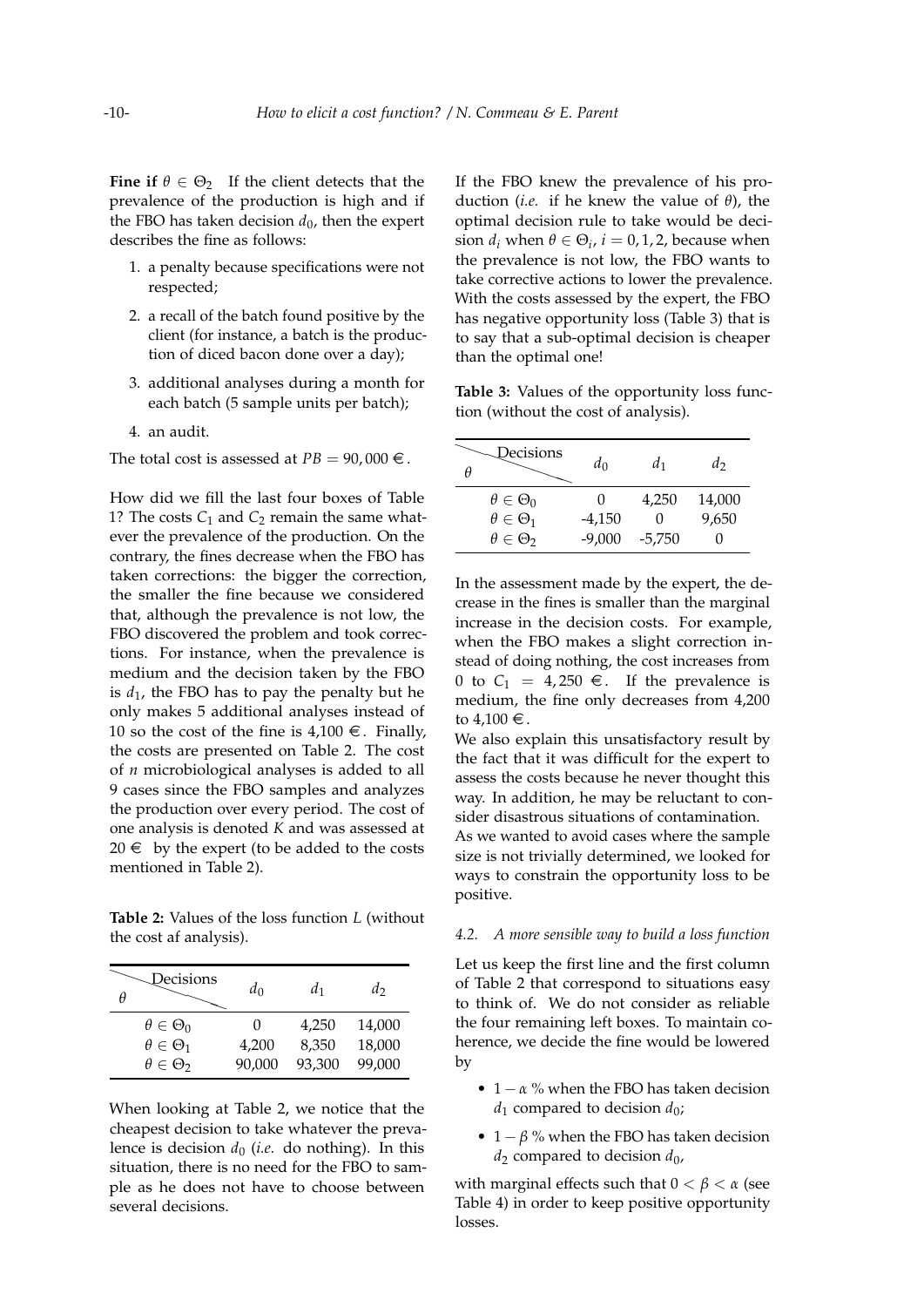| Decisions<br>θ        | $d_0$  | a1                      | $d_2$                   |
|-----------------------|--------|-------------------------|-------------------------|
| $\theta \in \Theta_0$ |        | 4.250                   | 14,000                  |
| $\theta \in \Theta_1$ | 4,200  | $4,250 + \alpha$ 4,200  | $14,000 + \beta$ 4,200  |
| $\theta \in \Theta_2$ | 90.000 | $4,250 + \alpha$ 90,000 | $14,000 + \beta$ 90,000 |

<span id="page-10-1"></span>**Table 4:** Values of the opportunity loss function (without the cost of analysis).

As a consequence, when decision  $d_1$  has been taken, the overall cost when prevalence is in  $\Theta_1$ is lower than when prevalence is in  $\Theta_0$ . However, 4,200 remain lower than 4,250+*α* 4,200. To repair this discrepancy in the initial assessment of the fine, we corrected the cost of the fine *pb* from 4,200 to 6,200  $\in$ . This intends to make sure that the penalty the client charges the FBO is higher when prevalence is high than when the prevalence is medium. In agreement with the expert's reanalysis, *α* has been fixed at 0.3 and  $β$  at 0.15 so that the optimal decision is always the cheapest one under perfect information about *θ*. Table [5](#page-10-2) describes the final costs of the loss function, which were approved after feedback with the expert.

<span id="page-10-2"></span>**Table 5:** Values of the loss function *L* (the cost of analysis is not included).

| Decisions<br>θ        | $d_0$  | $d_1$  | d2     |
|-----------------------|--------|--------|--------|
| $\theta \in \Theta_0$ |        | 4,250  | 14,000 |
| $\theta \in \Theta_1$ | 6,200  | 6,100  | 14,900 |
| $\theta \in \Theta_2$ | 90,000 | 31,300 | 27,500 |

# <span id="page-10-0"></span>**5. The best sample size for a threeway cost table**

In order to calculate the Bayesian risk, we need to determine:

- the prior distribution of prevalence *θ*;
- the distribution of the observations.

As in Section [3,](#page-3-0) we chose a Beta distribution with parameters *a* and *b* given by Equation [\(1\)](#page-4-0) for the prior of the prevalence. For the distribution of the number of positive observations *y* in the sample knowing *θ*, we kept the binomial distribution with parameters *n* and *θ*

(see Equation [\(2\)](#page-4-2)). In that case, we recall that the posterior distribution of *θ* is also a Beta distribution:  $[\theta | y] = \mathcal{B}e(a+y; b+n-y)$  and the marginal distribution of *y* is straightforward to calculate (see Equation [\(5\)](#page-5-2)). To carry out this study, we merely chose  $a = 2$  and  *for the prior distribution of <i>θ*. With such a prior, we cautiously assumes a very vague state of knowledge for some expert, equivalent to a mind experiment with  $a = 2$  defective units as outcomes from a virtual sample of size only  $a + b = 5$ . As the FBO does not know the prevalence, he takes a decision depending on the value of  $\int L(n, \delta_n(y), \theta)[\theta|y, n] d\theta$ , where  $\delta_n$  is the decision rule. We added the index *n* because the rule depends on the sample size (decision step previously *e* in the general framework given in Section [3\)](#page-3-0). Decision  $d_0$  is taken when

$$
\int L(n,d_0,\theta)[\theta|y,n]d\theta \leq \int L(n,d_1,\theta)[\theta|y,n]d\theta.
$$

In fact, the optimal decision rule is generally as follows:

$$
\begin{cases}\n\widehat{\delta}_n(y) = d_0 & \Leftrightarrow y \leq c_1 \\
\widehat{\delta}_n(y) = d_1 & \Leftrightarrow c_1 < y \leq c_2 \\
\widehat{\delta}_n(y) = d_2 & \Leftrightarrow y > c_2\n\end{cases}
$$

where  $c_1$  and  $c_2$  are two thresholds with  $c_1$  < *c*2. But there are special cases when neither threshold exists. For instance, if decision  $d_2$ is never taken when *y* increases from 0 to  $n$ , threshold  $c_2$  is not defined. The values of  $c_1$  and  $c_2$  are determined for each value of *n*. Still, we do not mention the dependence in order to simplify notations. If *c*<sup>1</sup> exists, it is the value for which  $L(n, \delta(c_1))$  $d_0$ ,  $\theta$ )  $\leq L(n, \delta(c_1) = d_1, \theta)$  and  $L(n, \delta_n(c_1 +$  $1) = d_0, \theta$  >  $L(n, \delta_n(c_1 + 1)) = d_1, \theta$ . Finding the value of  $c_2$  is performed similarly. Now, we can calculate the Bayesian risk: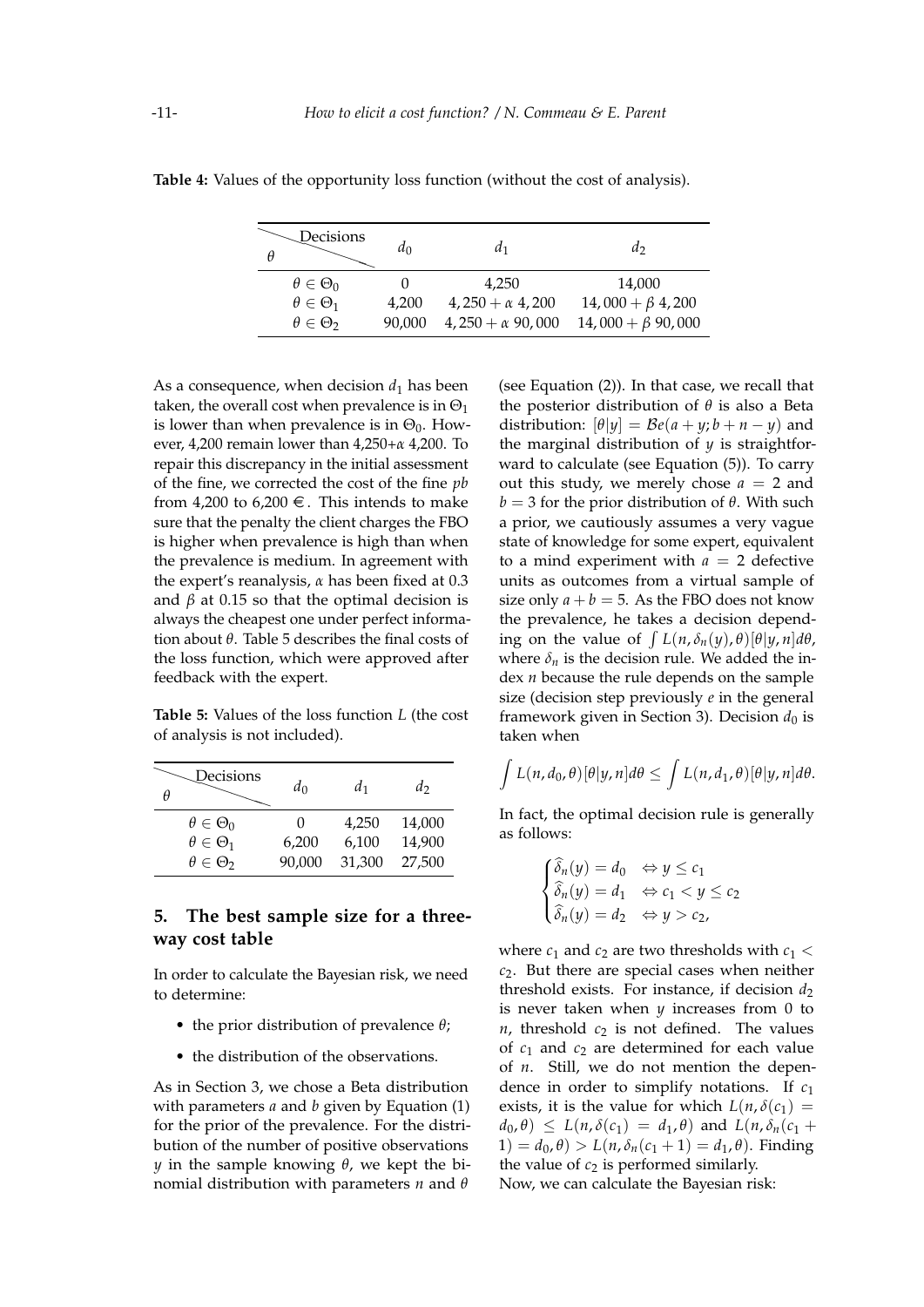$$
W(n, \delta_n) = Kn + \int \left( \int L(n, \hat{\delta}_n(y), \theta) [\theta | y, n] d\theta \right) [y] dy
$$
  
=  $Kn + \int \left( 1_{\hat{\delta}_n(y) = d_0} (6, 200P_1 + 90, 000P_2) + \int 1_{\hat{\delta}_n(y) = d_1} (4, 250P_0 + 6, 100P_1 + 31, 300P_2) \right)$   
+  $\int 1_{\hat{\delta}_n(y) = d_2} (14, 000P_0 + 14, 900P_1 + 27, 500P_2) \right) [y] dy$   
=  $Kn + \sum_{y=0}^{c_1} (6, 200P_1 + 90, 000P_2) P(Y = y) + \sum_{y=c_1+1}^{c_2} (4, 250P_0 + 6, 100P_1 + 31, 300P_2) P(Y = y)$   
+  $\sum_{y=c_2+1}^{n} (14, 000P_0 + 14, 900P_1 + 27, 500P_2)) P(Y = y),$  (7)

where  $P_i = P(\theta \in \Theta_i | y)$ ,  $i = 0, 1, 2$ , K is the cost of a microbiological analysis. Remember that it was set at 20  $\in$  by the expert. In agreement with him, we set the classes of *θ* as follows:

- low prevalence:  $\Theta_0 = [0; 0.2]$ ;
- medium prevalence:  $\Theta_1 = [0.2; 0.6]$ ;
- high prevalence:  $\Theta_2 = [0.6;1]$ .

The formula in Equation [\(7\)](#page-11-1) only depends on *n*. It is possible to determine the optimal sample size *n* for which the Bayesian risk stands at the lowest. Figure [5](#page-11-2) shows the values of the Bayesian risk *y* for different values of *n*. The minimum is obtained for  $n = 16$ , with  $c_1 = 4$ and  $c_2 = 11$ .

<span id="page-11-2"></span>

<span id="page-11-0"></span>**Figure 5:** Different Bayesian risk values  $W(n, \delta_n)$  when *n* increases from 1 to 50. The minimum is reached for  $n = 16$ , with  $c_1 = 4$ and  $c_2 = 11$ .

### <span id="page-11-1"></span>**6. Discussion**

Building an appropriate loss function is not an easy task. We chose to build a monetary function so that we can compare different consequences on the same scale: the decisions taken by the FBO and compliance with the client specifications.

Of course, the loss function was simplified in order to be able to obtain it through discussion with the expert. First, we reduced the number of decisions to only three and we only kept the two essential modes of correction that FBOs are used to. For instance, a slight correction is always made in a reinforced cleanup during a week and an alert of the suppliers of pork breasts to carry out analyses on 20 of their batches. Yet in operational practice, the FBO will slightly adjust the correction to the variety of problems he may encounter. Second, we divided the prevalence into three categories (low, medium and high). Had we attempted to build a function with costs depending on the prevalence *θ* in a continuous way, this would have been a waste of time and an inappropriate approach. The client and the FBO cannot assess the prevalence precisely and even experienced experts are not able to consistently give costs for a large collection of prevalence values.

How should the elicitation of loss function be performed? Loss elicitation can be done directly through experts [\(Gorton et al.,](#page-13-21) [1997\)](#page-13-21), through population surveys and inquiries [\(Teisl and Roe,](#page-14-19) [2010\)](#page-14-19) or through specialized magazines or journals [\(van der Gaag et al.,](#page-14-20) [2004\)](#page-14-20). Maybe we should have spent more time training the expert in probabilistic judgments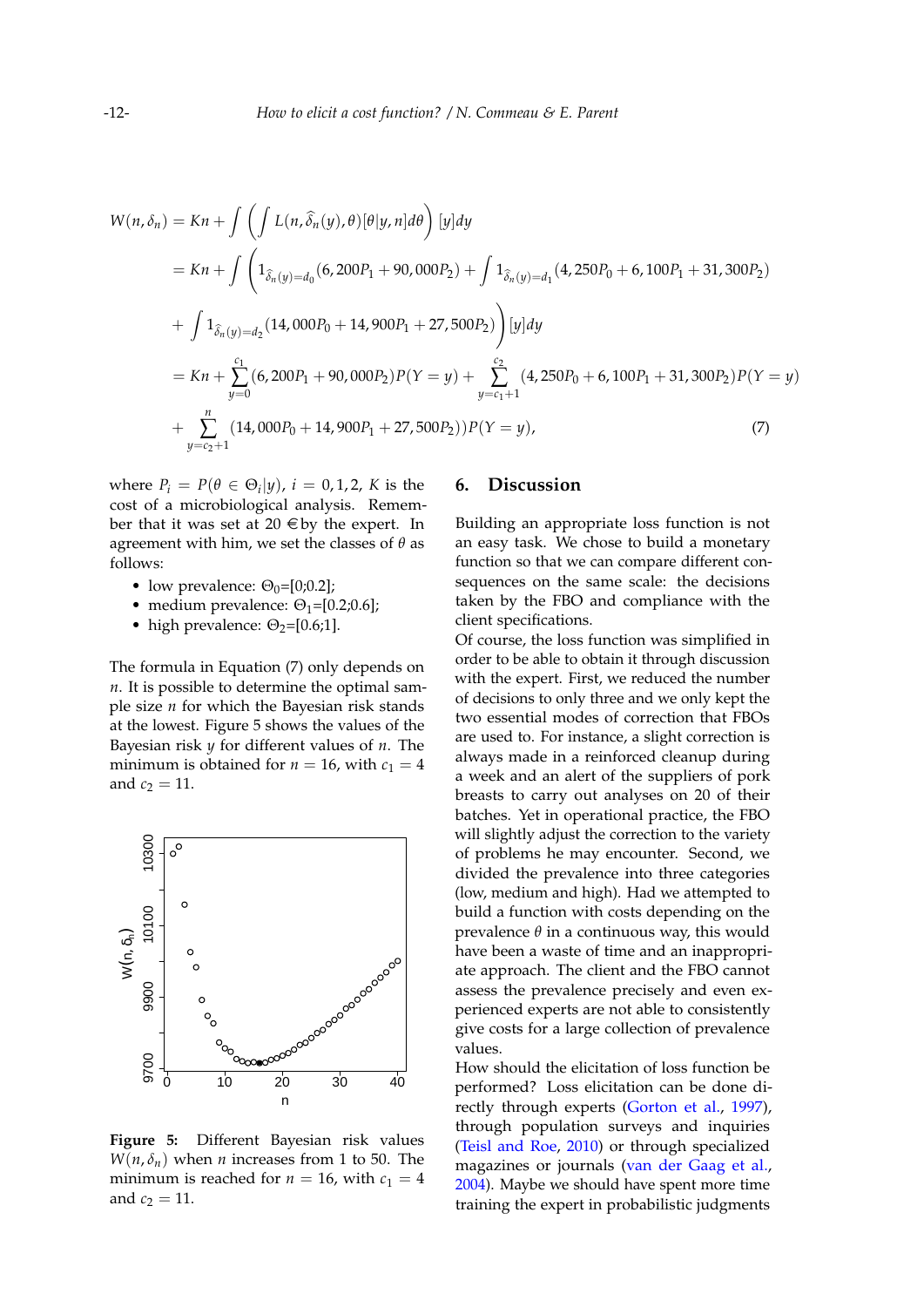even though he was fully educated in statistics. Works about elicitation by experts can be found in [O'Hagan et al.](#page-14-14) [\(2006\)](#page-14-14); [Kuhnert](#page-14-21) [et al.](#page-14-21) [\(2010\)](#page-14-21). Here, we only tried to incorporate his successive feedback into the cost function within the limited amount of time devoted to the study.

When figuring out a sampling plan, the brains of the FBO and of the statistical analyst certainly do not activate the same neuronal connections. Understandably, FBOs feel more at ease with a reassuring normative approach than within a prescriptive perspective. The FBO makes plans because it is compulsory, legally speaking (e.g. see [Regulation \(CE\) No](#page-14-22) [2073/2005](#page-14-22) [\(2005\)](#page-14-22)). Sampling plans can also be a task set in the stone of the client's specifications. To our knowledge, sampling plans have never been designed to lower the expected costs borne by the FBO, at least in this food industry.

In this work, we made the assumption that the client knows the prevalence of each production period. Of course, the client lives in the very same world of uncertainty as the FBO: he can only assess the prevalence through microbiological testing. Additional modeling of the client's uncertainty is not difficult but we do not present it in this paper because we wanted here to describe how we built a loss function keeping things as simple as possible.

Even if the exercise seems difficult, it is worthwhile putting effort into the modeling of a loss function. As an essential component of the statistical decision theory ingredients, there are no *ad hoc* recipes, every case is specific and results differ greatly according to which loss function is considered.

# **7. Conclusion**

This article highlights the following concluding points:

• conversely to the standard theory of optimal design working with general *ad hoc* mathematical functions such as Kullback-Leibler divergence or errors of type I, II, etc., Bayesian decision theory can consider plant-specific objectives: obviously the cost function for diced bacon, a rather ordinary food, will be different from the cost function for cold smoked salmon, quickly alterable and mostly consumed at special events.

- Since monetary costs are an essential concept for decision makers, plant specific cost functions such as the ones proposed in equations [\(3\)](#page-4-1) or [\(7\)](#page-11-1) are readily understandable by FBOs. At the same time, writing the objective under a quantitative form favors communication and discussions among the various members of the often multidisciplinary team in charge of quality improvement. Additionally, such formulation may raise questions that FBOs might not have thought about otherwise: the first version of the perceived loss function given in Section [4,](#page-7-0) Table [3](#page-9-1) was definitely not coherent with the decision process and had to be improved.
- However, the function to optimize for the diced bacon sampling plan was rather flat around the minimum. If this situation is a general feature when searching for optimum Bayesian decisions in practice, such a lack of sensitivity may help in understanding why discussion between mathematicians and FBOs is bound to remain long and uneasy.
- The authors cannot deny the many difficulties encountered when eliciting a cost function. Nevertheless, for the case study relying on the coherent improvement detailed in Table [5,](#page-10-2) we get to a recommended sampling rule with  $n = 16$ ,  $c_1 = 4$  and  $c_2 = 11$ . With regards to the stakes of the production, this change from today's rule  $(n = 1, c = 0)$  looks quite acceptable and even on the more cautious side.

# **Acknowledgements**

We thank Pascal Garry who accepted to assess different costs supported by the FBOs in various circumstances. This work was supported by a grant from the Agence National de la Recherche (ANR) (France), as a part of the Quant'HACCP project.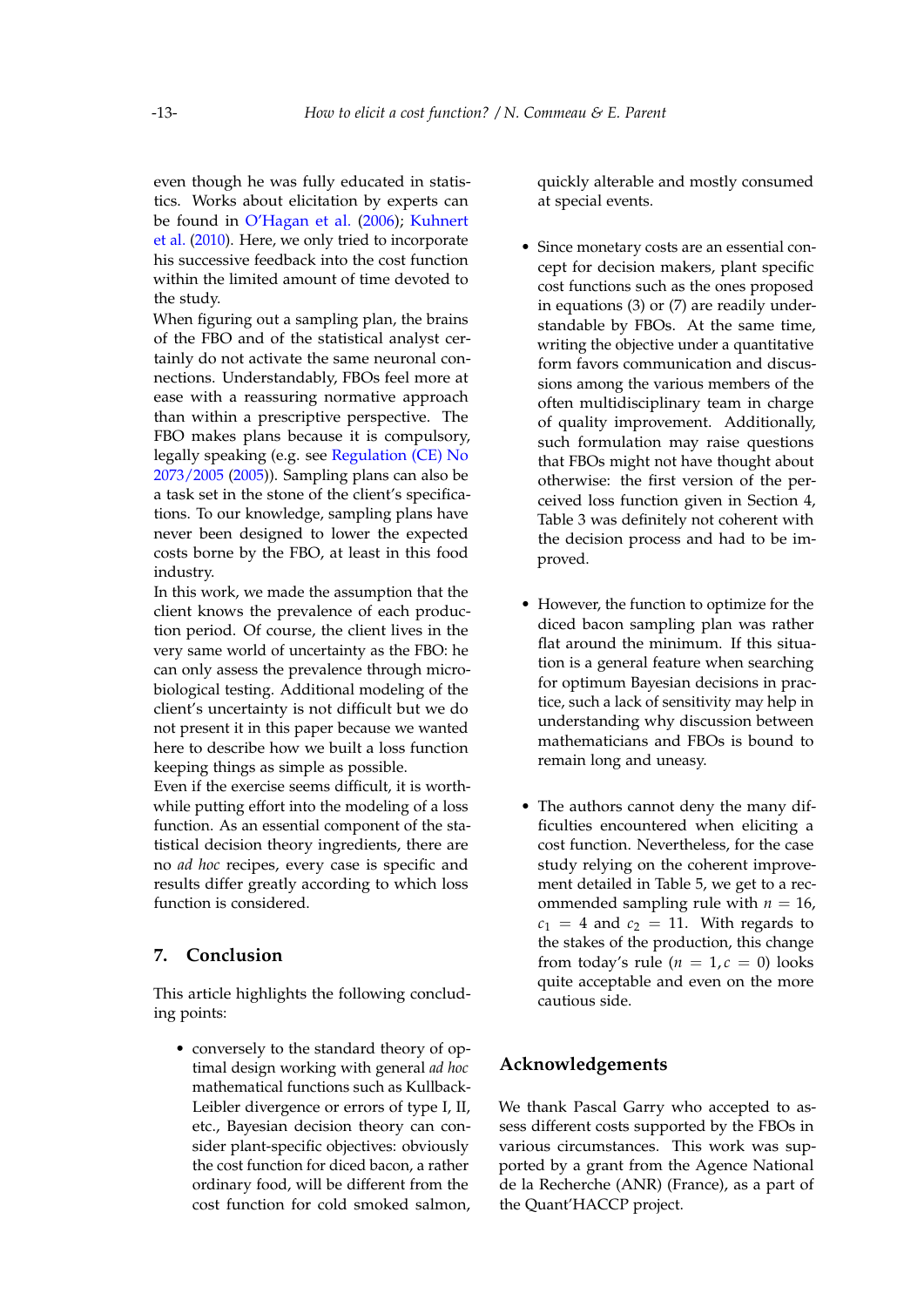## **References**

- <span id="page-13-12"></span>Abdellaoui, M., Vossmann, F., and Weber, M. (2005). Choice-based elicitation and decomposition of decision weights for gains and losses under uncertainty. *Management Science*, 51(9):1384–1399.
- <span id="page-13-13"></span>AFSSA (2009). Enquête individuelle et nationale sur les consommations alimentaires 2 (INCA 2). [http://www.afssa.fr/](http://www.afssa.fr/Documents/PASER-Ra-INCA2.pdf) [Documents/PASER-Ra-INCA2.pdf](http://www.afssa.fr/Documents/PASER-Ra-INCA2.pdf), last accessed on September 4, 2014.
- <span id="page-13-10"></span>Albert, I., Donnet, S., Guihenneuc-Jouyaux, C., Low-Choy, S., Mengersen, K., and Rousseau, J. (2012). Combining expert opinions in prior elicitation. *Bayesian Analysis*, 7(3):503–532.
- <span id="page-13-1"></span>Allais, M. (1953). Le comportement de l'homme rationnel devant le risque: critique des postulats et axiomes de l'école américaine. *Econometrica*, 21(4).
- <span id="page-13-2"></span>Allais, M. (1979). *Expected Utility Hypotheses and the Allais Paradox*, chapter 12: The so-called Allais paradox and rational decisions under uncertainty, pages 437–681. Dordrecht/Boston, Reidel.
- <span id="page-13-3"></span>Berger, J. (1985). *Statistical Decision Theory and Bayesian Analysis*. In Statistics. Springer-Verlag, New York.
- <span id="page-13-0"></span>Bernoulli, D. (1738). Specimen theoriae novae de mensura sortis. *Commentarii Academiae Scientiarum Imperialis Petropolitanae*, 5.
- <span id="page-13-15"></span>CDC (2011). CDC estimates of foodborne illness in the United States. Technical report. [http://www.cdc.gov/foodborneburden/](http://www.cdc.gov/foodborneburden/2011-foodborne-estimates.html) [2011-foodborne-estimates.html](http://www.cdc.gov/foodborneburden/2011-foodborne-estimates.html), last accessed on July 6, 2014.
- <span id="page-13-6"></span>Chaloner, K. (1996). Elicitation of prior distributions. *In Case Studies in Bayesian Biostatistics. Edited by Berry, D. and Stangl, D., Marcel Dekker, New York, USA*.
- <span id="page-13-14"></span>Cornu, M., Billoir, E., Bergis, H., Beaufort, A., and Zuliani, V. (2011). Modeling microbial competition in food: Application to the behavior of *listeria monocytogenes* and lactic acid flora in pork meat products. *Food Microbiology*, 28:639–647.
- <span id="page-13-11"></span>Farquhar, P. H. (1984). State of the art—utility assessment methods. *Management Science*, 30(11):1283–1300.
- <span id="page-13-19"></span>Gelfand, A. and Smith, A. (1990). Sampling based approaches to calculating marginal densities. *Journal Amer. Stat. Assoc.*, 85:398– 409.
- <span id="page-13-21"></span>Gorton, S., Kliebenstein, J., and Beran, G. (1997). Cost of on-farm microbial testing for *Salmonella*: An application by farm size and prevalence level. Technical Report ASL-R1413, Iowa State University.
- <span id="page-13-20"></span>ICMSF (1974). *Micro-organisms in foods 2 : sampling for microbiological analysis: principles and specific application*. Univ. of Toronto Press.
- <span id="page-13-18"></span>ICMSF (2002). *Micro-organisms in Foods 7: microbiological testing in food safety management*. New-York, Kluwer academic/Plenum Publisher.
- <span id="page-13-16"></span>InVS (2010). Nombre de cas de listérioses déclarées par an et taux d'incidence annuel de 1999 à 2010. [http://www.](http://www.invs.sante.fr/Dossiers-thematiques/Maladies-infectieuses/Maladies-a-declaration-obligatoire/Listeriose/Donnees-epidemiologiques.pdf) [invs.sante.fr/Dossiers-thematiques/](http://www.invs.sante.fr/Dossiers-thematiques/Maladies-infectieuses/Maladies-a-declaration-obligatoire/Listeriose/Donnees-epidemiologiques.pdf) [Maladies-infectieuses/](http://www.invs.sante.fr/Dossiers-thematiques/Maladies-infectieuses/Maladies-a-declaration-obligatoire/Listeriose/Donnees-epidemiologiques.pdf) [Maladies-a-declaration-obligatoire/](http://www.invs.sante.fr/Dossiers-thematiques/Maladies-infectieuses/Maladies-a-declaration-obligatoire/Listeriose/Donnees-epidemiologiques.pdf) [Listeriose/Donnees-epidemiologiques.](http://www.invs.sante.fr/Dossiers-thematiques/Maladies-infectieuses/Maladies-a-declaration-obligatoire/Listeriose/Donnees-epidemiologiques.pdf) [pdf](http://www.invs.sante.fr/Dossiers-thematiques/Maladies-infectieuses/Maladies-a-declaration-obligatoire/Listeriose/Donnees-epidemiologiques.pdf), last accessed on September 4, 2014.
- <span id="page-13-7"></span>Jaynes, E. T. (1968). Prior probabilities. *IEEE Trans. Systems Sci. Cybernetics*, 4(3).
- <span id="page-13-17"></span>Jemmi, T. and Stephan, R. (2006). *Listeria monocytogenes* : food-borne pathogen and hygiene indicator. *Rev. sci. tech. Off. int. Epiz*, 25(2):571–580.
- <span id="page-13-4"></span>Jordaan, I. (2005). *Decisions Under Uncertainty: Probabilistic Analysis For Engineering Decisions*. Cambridge University Press.
- <span id="page-13-5"></span>Kadane, J. (2011). *Principles of Uncertainty*. Texts in Statistical Science. Chapman & Hall.
- <span id="page-13-9"></span>Kadane, J., Wolson, L., O'Hagan, A., and Craig, K. (1998). Papers on elicitation with discussions. *The Statistician*, pages 3–53.
- <span id="page-13-8"></span>Kass, R. and Wasserman, L. (1996). The selection of prior distributions by formal rules. *Journal of the American Statistical Association*, 91, Ni<sub>i</sub>1/2 435:1343-1370.